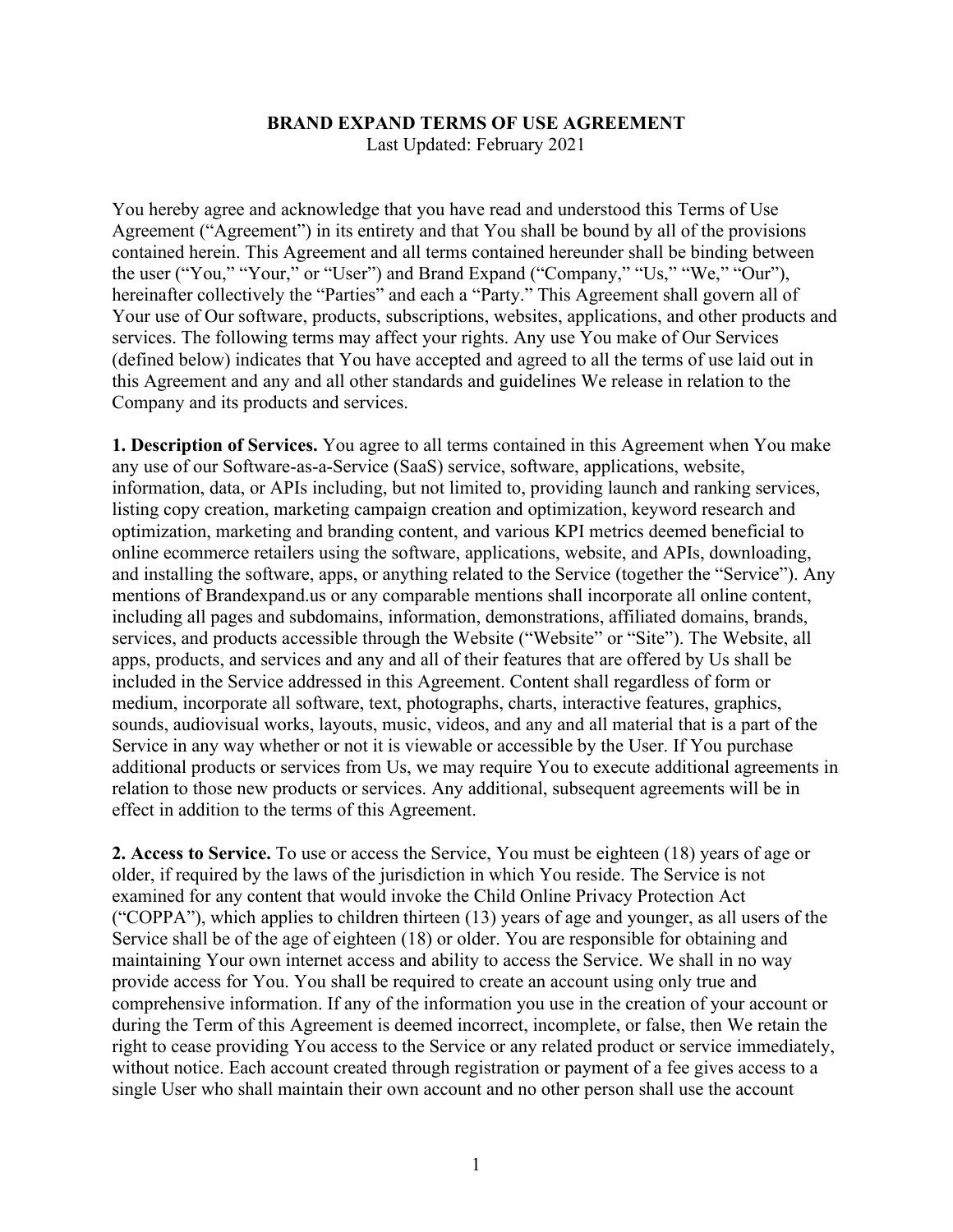without expressly stated permission by contract. You are responsible for limiting access to Your account and for monitoring any action that occurs on Your account. All passwords must be kept secret. If You suspect any unauthorized activity on Your account or that there has been a breach of Your account, alert Us immediately. You may be held liable for any damages We or any others sustain because of the unauthorized use. We shall not be held liable for any damages You suffer because of any unauthorized use.

- **3. User Obligations.** You shall abide by all of the following regulations when using the Service.
	- **a.** You shall provide only accurate and up to date information;
	- **b.** You shall in no way hamper other users from utilizing the Service;
	- **c.** You shall, at no time, bypass, disable, interfere, circumvent, obstruct, or limit the Service's security-related measures or the use of the Service for any reason;
	- **d.** Unless given express, written, prior approval, You shall not exploit any content or information related to the Service in any way, including, but not limited to, distributing, selling, transmitting, reproducing, copying, licensing, creating derivative works, or displaying to any third party;
	- **e.** You shall not mirror, cache, or frame any of the Service, its parts, or any content contained in the Service;
	- **f.** You shall not reverse engineer the Service or any of its parts, sections, or content;
	- **g.** You shall not communicate or post any offensive or distasteful information using the Service, including, but not limited to, obscene, vulgar, profane, hateful, disparaging, misleading, unlawful, or fraudulent information, or anything that would constitute civil liability, constitute a criminal offense, or violate any law, including, but not limited to, export control laws, regulations, local, state, national, or foreign law;
	- **h.** You shall not communicate or post any unsolicited commercial information using the Service, including, but not limited to, advertisements, opportunities for investment, or solicitations of any kind, unless We expressly provide prior consent, or spam or flood the Service;
	- **i.** You shall not communicate or post anything using the Service that contains a virus, worm, or any other harmful information or software;
	- **j.** You shall not commercially sell or exploit access to or any part of the Service, either directly or indirectly, including distributing any information obtained through the Service by publishing, transmitting, posting, or in any other way exploiting said information;
	- **k.** You shall not engage in solicitation in any form, either directly or indirectly, by using email addresses acquired using the Service;
	- **l.** You shall not use any data gathering or extraction tools, including, but not limited to, data mining and robots;
	- **m.** You shall not use any programmed or automated systems to access the Service, including but not limited to, scripts, web crawlers, and other codes;
	- **n.** You shall not claim any part of the Service as Your own or a joint venture between Us and You or otherwise imply any type of endorsement or relationship with Your own brands or services;
	- **o.** You shall not impersonate another individual or entity, utilize a fake email address, or furnish any information using the Service that misleads as to its source or Your identity;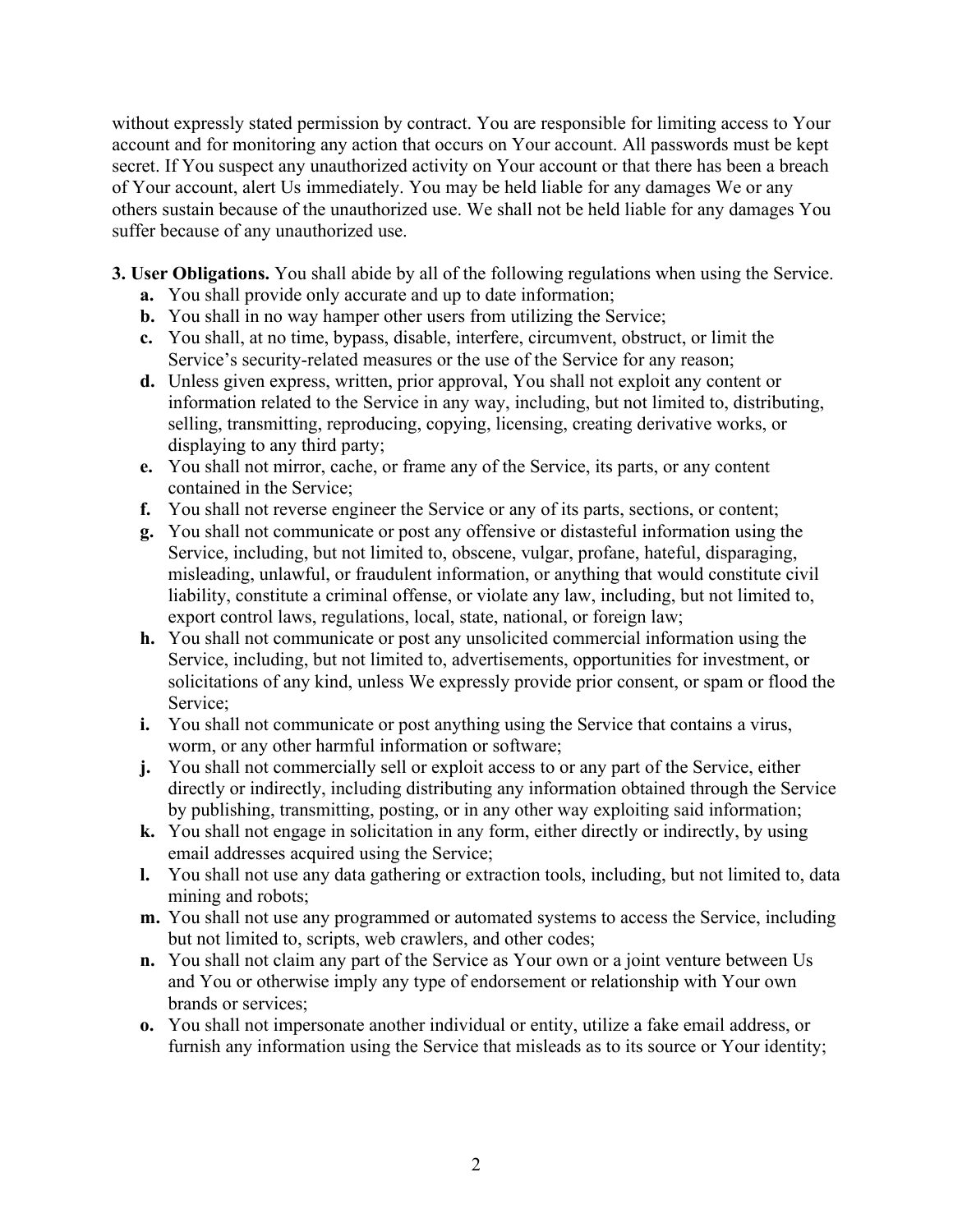- **p.** You shall not frame the Us or the Service in a negative light, including, but not limited to, uttering, posting, insinuating, or communicating any misleading, derogatory, false, or offensive information about Us;
- **q.** You shall take no actions that in any way interfere with the functioning of Our Service or any other users' or third party's use of the Service, including, but not limited to, actions that disable, flood, damage, harm, or overload the Service;
- **r.** You shall not try to access the Service through any unauthorized means, including through password mining;
- **s.** You shall not violate any laws or regulations concerning the distribution of a third party's name, likeness, or photograph while using this Service. If You transmits any such material, You must first obtain consent to the extent required under the law;
- **t.** You shall not violate or infringe any intellectual property rights held by any copyright owner or right holder by distributing, publishing, posting, reproducing, creating derivative works of, uploading, posting, chatting, or any other communication of any material or information protected by copyright, trademark, patent, trade secret, privacy, publicity, or any other proprietary right.

**4. Monitoring Rights.** We are not required to monitor the Service to ensure Our users are in compliance with all relevant rules, regulations, and laws. However, We reserve the right to monitor the Service and may occasionally do so to ensure compliance. If required by law, We shall reveal any and all relevant information and materials. We shall disable, remove, refuse to publish or post any information or material that violates this Terms of Use Agreement, that violates any relevant laws, regulations, and governmental requirements, that are offensive, inappropriate, or undesirable.

**5. Grant of License.** We hereby grant You a limited, nonexclusive, non-transferrable, nonsublicensable, non-assignable license to the Service. The license allows You to access and use the Service only while this Agreement is in effect. While using the Service under this license, You must comply with all terms herein, including, but not limited to, the number of specified users and all user guidelines. The Service shall only be used internally for non-commercial purposes.

**6. Confidentiality.** This section applies to all Amazon usernames and passwords, Service usernames and passwords, contracts, records, source code, object code, operational or technical information, business procedures, business plans, promotional methods including marketing and advertising strategies, financial information, any information related to the Service, data, data analytics, any documentation, methodologies, systems, products, and any other information or materials that are shared with You ("Confidential Information"). You agree to hold all Confidential Information in secrecy and treat it with the same precautions that You would Your own Confidential Information with the minimum efforts reflecting industry standards for maintaining confidentiality. At the termination of this Agreement, all obligations related to confidentiality continue indefinitely. You shall return or destroy any of Our Confidential Information you may have immediately. You further acknowledge Our right to pursue any equitable relief in a court of law to enforce Your duty of confidentiality.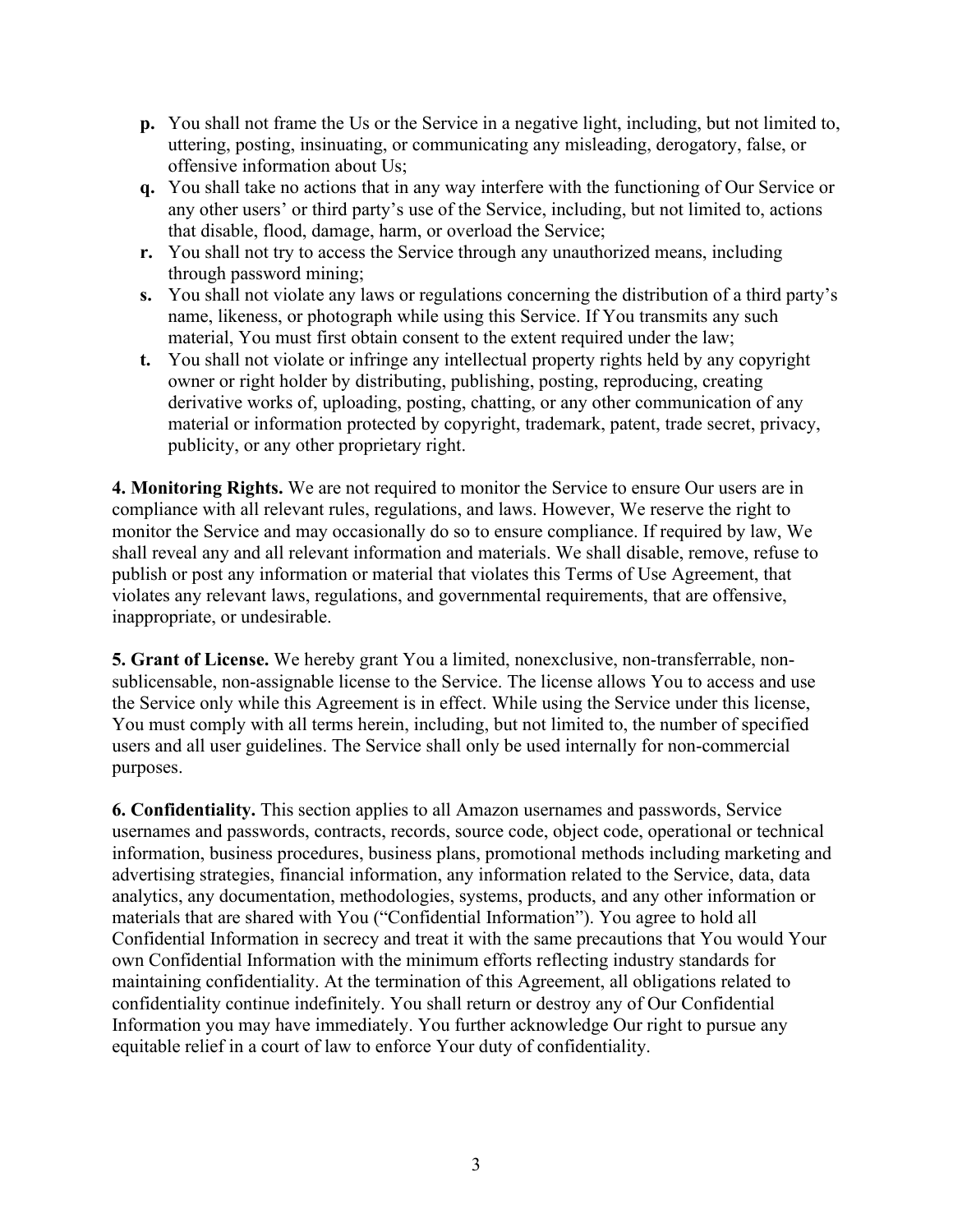## **7. Publicly Available Information and Materials.** Our Privacy Policy

www.brandexpand.us/private-policygoverns all Our actions with regard to any information You use in accessing or utilizing the Service, including Your name, address, credit card information, and any other information that may reasonably identify you ("Personally Identifiable Information").

- **a. Public Information.** You hereby agree and acknowledge that by using the Service some of your Personally Identifiable Information may become publicly available ("Public Information"). You are responsible for any consequences that result from the Public Information. All Public Information is non-confidential and We owe You no duty of confidentiality in regard to Public Information. You further hereby acknowledge that you are exclusively responsible for any information, data, materials, or content that you publicly post on the Service and represent and warrant that you own or license all required rights in the content you publicly post or submit. You shall not post any material, content, or information that infringes on a third party's rights, violates this Agreement, or is illegal in any way.
- **b. Our License to Publicly Available Information and Materials.** We are hereby granted a worldwide, royalty free, non-exclusive, perpetual, irrevocable, transferrable, and sublicensable right to any names, content, ideas, materials, copyrights, trademarks, patents, trade secrets, or other data or information You publicly post or submit to the Service. Under this license, We have the right to utilize Your public posts or submissions in any way, including, but not limited to, distributing, publishing, adapting, creating derivative works of, displaying, reproducing, and using in advertisements or marketing materials.
- **c. Right to Remove.** If Your publicly posted content infringes on intellectual property rights, violates this Agreement, the Privacy Policy, or third party rights, we shall have the right to remove it from Our Service without prior notice. We also retain the right to terminate Your account if You post material that violates the terms of this Agreement, the Privacy Policy, or third party rights.
- **d. Endorsement.** We further stipulate that by allowing public posting and submissions by users, We in no way endorse, sanction, condone, or approve of the content of their posts or submissions.

**8. Subscription Fees and Payments.** You shall be responsible for all fees, subscription fees, taxes, surcharges, and purchases made using Your account by You or anyone who uses or gains access to Your account. Access to Our Service is based on a subscription model which includes several tiers: Brand Beginner, Brand Builder, Brand Expander, Brand Enterpriser, Brand Master, as well as custom subscription tiers (https://brandexpand.us/layout/seller/pricing-plan) and payment under this Agreement represents a fee (the "Subscription Fee") paid by You each month (the "Payment Period"). The Subscription Fee shall be collected on the first day the billing period by an automatic credit card payment or any other payment as chosen by Us. You must submit accurate payment information and update Us any time there has been any change or update. When You submit any payment information, You hereby authorize Us to charge that account. We retain the right to suspend or rescind your access to the Service or charge any other payment We have on file should You fail to make payments within thirty (30) days of the failed charge. However, suspension or termination of your account shall not affect Your duty to pay any outstanding balances You may owe Us. User shall also reimburse Us for any expenses incurred in trying to collect outstanding payments.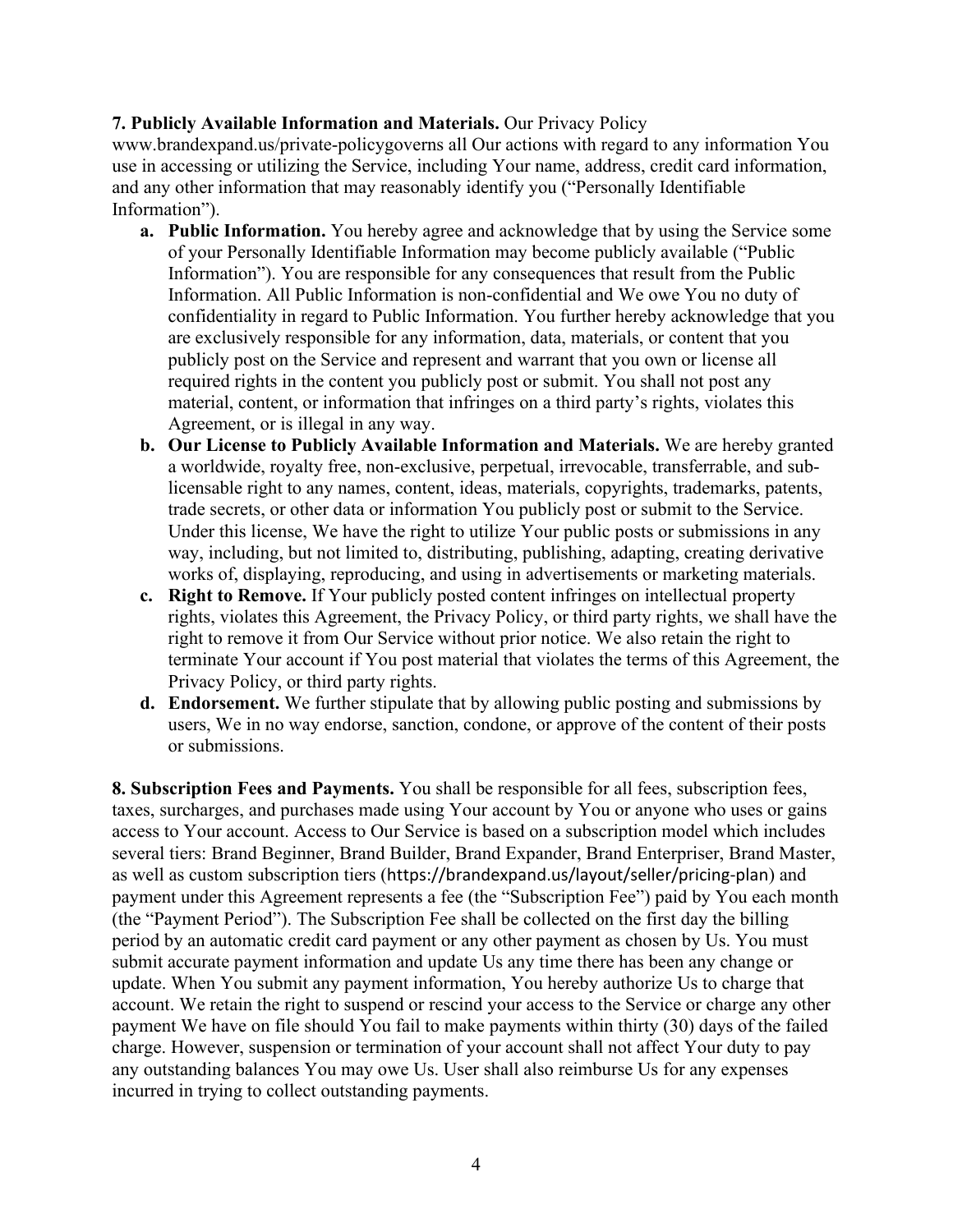**a. Expenses Incurred by Failure to Protect Usernames and Passwords.** You shall maintain the confidentiality and secrecy of Your usernames and passwords for Our Service and any related Amazon accounts. You shall be liable for any expenses incurred as a result of a failure to reasonably protect Your log-in information, including emails, usernames, passwords, and other authorization materials.

**9. Warranties and Limitations of Warranties.** All of Our Service, Website, content, and otherwise are provided "as-is," and shall not include any implied or express warranty of any kind, including, but not limited to, any warranties of fitness for a particular purpose, noninfringement, merchantability, or title. Further, We provide no warranty of the accuracy, quality, completeness, validity, or reliability of any of the Service, Website, programs, or otherwise, including, but not limited to, product descriptions, search results, product reviews, product availability, opinion, statement, pricing information, advice, recommendations, reviews, or any other information that may be viewable, uploaded, displayed, or distributed in relation to the Service. We also provide no warranty as to the functionality of the Website, and do not represent or warrant that any Website defects or problems will be resolved or corrected, that the Website or its related Content will be free of harmful technologies such as viruses, or that use of the Website will be without errors or interruptions.

**10. Limitations on Liability.** To the fullest extent permissible under the applicable laws of the relevant jurisdiction, in no way and in no event shall We be liable for any incidental, consequential, special, exemplary, statutory, punitive, or other indirect damages for any loss of data, profits or otherwise, or for loss of use damages, even where We have been advised of the possibility that such damages could occur. You hereby agree and understand, to the fullest extent permissible under the applicable laws of the relevant jurisdiction, that the maximum aggregate liability that may arise from the terms of this Agreement, shall not exceed fifty U.S. dollars (\$50) or the maximum amount of Subscription Fees received by Us during the last four years from the effective date of this Agreement, whichever may be least. This limitation on liability applies to all causes of action or liabilities, regardless of how they have arisen, and shall include, but is not limited to, breach of contract, negligence, and any other claims whether in contract, equity, or tort. The enumerated disclaimers may not be applicable to You depending on Your jurisdiction, as some jurisdictions may not allow limitations of certain kinds of liabilities and warranties.

**11. Indemnification.** You hereby understand and agree to indemnify Us, Our affiliates, as well as all respective employees, agents, affiliates, officers, and successors, against any damages, claims, causes of action, losses, attorney fees, and court fees that may arise out of, or otherwise be connected to, any materials provided by You or through the use of Your account credentials, Your breach of this Agreement, or otherwise. You hereby agree to cooperate with Us as may be necessary or otherwise required for the settlement of any claims, and in our defenses. Relating to any matter which may be subject to indemnification by You, We, in Our sole and reasonable discretion, are entitled, but not obligated, to assume entire control over the settlement and/or defense.

**12. Term.** This Agreement shall go into effect on the date which you have signed up for our services. This Agreement shall last until such a point where either Party terminates this Agreement.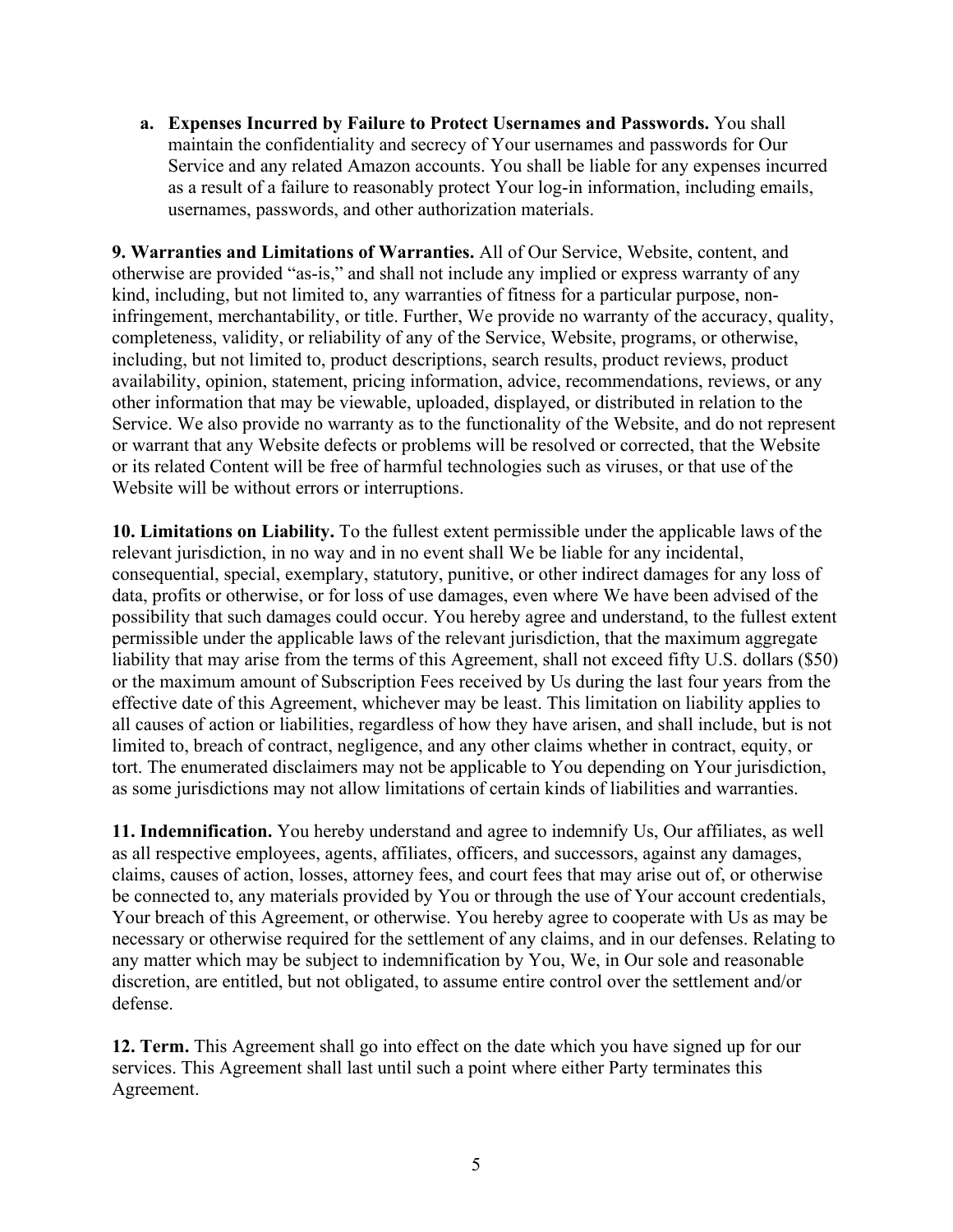**13. Termination.** This Agreement may be terminated by either Party at any time for any reason. We further reserve the right to terminate or suspend Your Account if You breach this Agreement. The Party that wishes to terminate this Agreement shall provide the other Party with notice via email. Upon termination, all licenses granted to You for the Service shall be revoked and We shall no longer provide you with the Service and You shall no longer have access to your account. We shall retain the licenses You granted to Us. After termination, all other obligations herein contained, including the duty of confidentiality remain in force. You shall be responsible for paying any outstanding payments within thirty (30) days after termination.

**14. Modification of Terms of Use.** We retain the right to change, update, amend, delete, and add all and any terms to this Agreement, with or without notice to You. If We provide notice, modifications of such modifications to this Agreement shall be posted on Our Website and shall sent to You via email. We shall assume You consent to all modifications to this Agreement if You continue to use Our Service. Your only course of action should You disagree with any modifications We have made to this Agreement is to terminate this Agreement via the prescribed method above.

**15. Modifications to Service or Pricing.** We retain the right to modify, update, discontinue, and add to the Service, or any part or portion thereof without notice to You at any time. We further retain the right to modify our pricing at any time without notice. We shall assume You consent to all modifications to the Service and pricing if You continue to use Our Service. Your only course of action should You disagree with any modifications We have made to the Service or pricing is to terminate this Agreement via the prescribed method above.

**16. Intellectual Property.** You hereby understand and agree that the Service and anything related to the Service belongs exclusively and solely to Us in perpetuity. Such content includes, but is not limited to, any and all data, logos, trade secrets, confidential information, data compilations, including any data from third party providers and any data processed by or resulting from the Service, all usage data, statistical data, and aggregated data collected from the Service, Intellectual Property rights, including trademarks, service marks, all forms of copyrighted works such as source code, object code, Website, marketing materials, user guides, training manuals, graphics, writings, ideas, inventions, pitches, concepts, patents, and all other rights afforded hereto ("Intellectual Property"). You shall not reproduce, distribute, or create any derivative works out of any content, information, or data found on Our Website, Service, or any other related platform. You further shall not remove any notices related to intellectual property rights or proprietary rights from the Service, Website, content, materials, or data.

**17. Feedback.** We welcome feedback on our Service, Website, materials, and any other related topic. However, by submitting any feedback to Us, You agree to hand over all intellectual property rights in the content to Us. We shall be allowed to, at any time, without limitation, edit, copy, distribute, publish, translate, create derivative works, and otherwise use the feedback in any way We see fit.

**18. International Users.** Users accessing the Service outside the United States shall be aware that this Service, Website, and all other related platforms and materials are controlled, operated,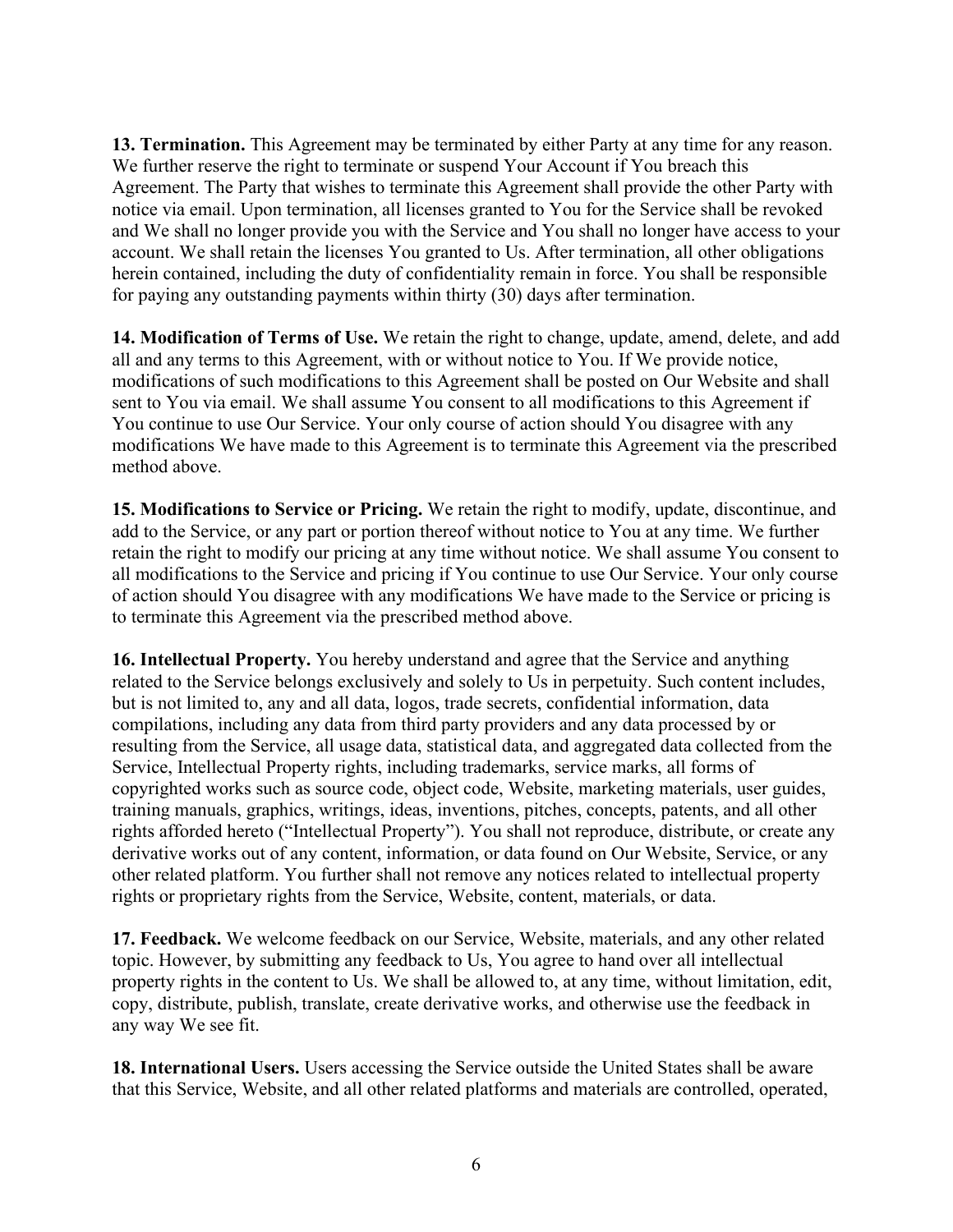and administered in the United States of America. Further, all international Users shall acknowledge and agree to abide by both the laws of the United States, including, but not limited to export laws and regulations and the rules or laws of the relevant territory or country. No User shall access this Service from any territory or country where this Service or any portion of it is illegal. By accessing this Service You further acknowledge and allow Us to transfer to and store any personal data or information on Our servers in the United States or any other country in which Our agents, partners, affiliates, or subsidiaries reside.

**19. Content and Services Supplied by Third Parties.** Third parties may supply certain content, including advertisements, on Our Service. Such content is not controlled in any way by the Us. Anything found in content provided by third parties, including, but not limited to, advertisers, customers, users, suppliers, and venders, is not representative of Our Company or Our affiliates, employees, directors, officers, or agents and reflects solely the opinion, statement, service, offer, or advice of those third parties. Therefore, the content available to You on Our Service will often reflect the judgments, statements, and opinions of third parties, whether or not those third parties are in a contractual relationship with Us. If You correspond with or participate in the promotions of any third parties using Our Service, such correspondence or participation is solely between You and the respective third parties, including activity involving the payment for or delivery of any products or services of any kind. As such, the Company is not responsible for any opinion, statement, content, or advice made on the Service, nor does the Company endorse such information or content. The Company and its affiliates, employees, attorneys, agents, directors, and officers shall not be liable for any loss or damage due to Your reliance on any content or information accessed, obtained, or discovered through the use of Our Service. By using Our Service, You will be exposed to content originating from a range of sources, and You therefore understand that the Company is not responsible for the safety, accuracy, or helpfulness of or the intellectual property rights related to the content on Our Service. By using Our Service, You may also be exposed to content that is offensive, objectionable, inaccurate, or indecent, and You therefore waive any rights or remedies You have or may have, whether legal or equitable in nature, relating to such content. To the extent permissible under applicable law, You indemnify and hold harmless the Company, its affiliates, licensors, owners, operators, and licensees to the fullest extent allowed by the law in relation to Your use of Our Service.

**20. Third Party Integration.** The Company may incorporate the use of third-party services like APIs or browser extensions, such as APIs from Amazon.com and its affiliates or Google Chrome Browser extensions. The Company has no association, endorsement, affiliation, or sponsorship with or by any third-party service with which it interacts or uses for purposes of API or browser extension services or the like ("Third Party Services"). The Company does not represent or warrant anything regarding any User's compliance with the terms of service of any Third Party Service, and every User is solely responsible for reading, understanding, and complying with the terms of all Third Party Services ("Third Party Terms"). By using Our Service, you waive any and all rights or claims against the Company and release and indemnify the Company against any and all claims any third parties may bring against You, including claims relating to Your use of any Third Party Services, Your compliance with Third Party Terms, or Your compliance with any applicable rules, regulations, or privacy policies of any third parties. You hereby grant the Company access to any applicable third party accounts and consent to Our use of the data obtained from such accounts for purposes including, but not limited to, providing Our Services,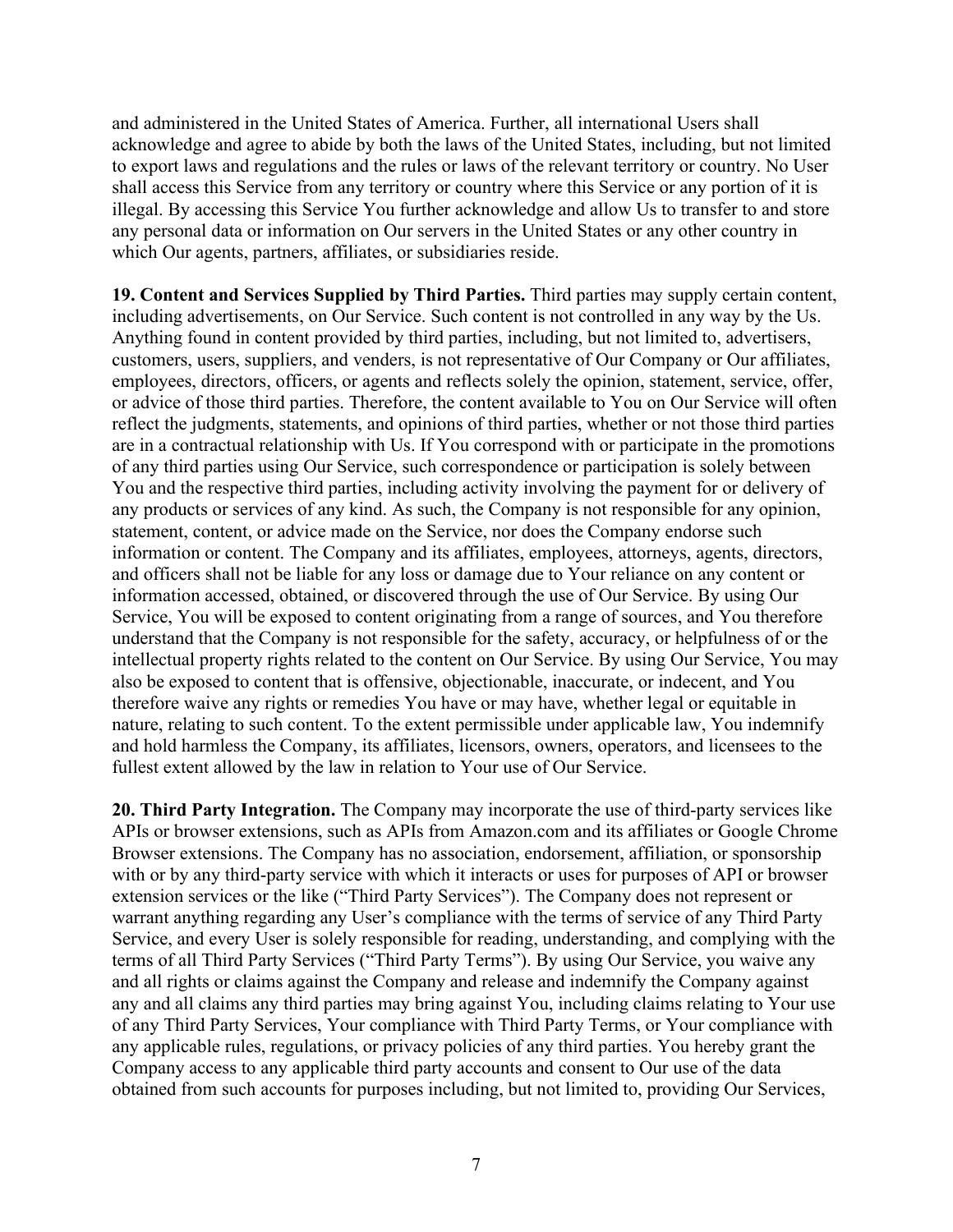improving Our Services, gathering insights, predicting results, and other business purposes. The data We use may include, but is not limited to, pricing, shipping costs, sales data, sales information, and other information provided for the use of Our Services. For purposes of this Agreement, the information We gather pursuant to this section is not considered confidential information. You represent and warrant that You have all necessary consents, approvals, and rights to grant the Company access to Your information for the uses discussed in this section.

**21. Third Party Social Logins.** Company may, in its sole discretion, use social logins so that Users can log in to Our Service through third-party authentication services including, but not limited to, Facebook, Google, LinkedIn, Twitter, and other account credentials. You hereby acknowledge that the use of these Third Party Services does not in any way create any relationship between the Company and any Third Party Services, nor does it establish any endorsement of Third Party Services by the Company. The Company is not responsible for any information, systems, or data used through Third Party Services, including login data. You hereby acknowledge that You may be subject to the terms of use and/or privacy policy of Third Party Services and that the Company has no responsibility in Your compliance with such agreements.

**22. Third Party Links and Contact Information.** For Your convenience, the Company may furnish links to third party services or websites and/or email contact information for third parties, and in doing so, makes no endorsement of a third party nor any representation or warranty relating to any relationship or activity occurring between You and a third party including, but not limited to, visiting third party websites or services, email or other communication with third parties, or any transaction with third parties discovered through the use of Our Services. The Company is not affiliated with any such third parties, and such third parties are entirely independent from the Company, even if there may exist some sort of indication of a connection or relationship between the Company and such third party. It is the User's sole responsibility to read and abide by any third party terms of use, privacy policy, or other policy or agreement, including those of third parties with whom the Company has outsourced a portion of the Service to, even if such third party has access to data through the operation of the Service.

**23. Digital Millennium Copyright Act: Notification of Allegedly Infringing Content.** Any copyright owner or copyright owner's agent who believes that any content on Our Service infringes on a copyright may submit a notification under the Digital Millennium Copyright Act ("DMCA"), or 17 U.S.C.  $\S$  512(c)(3), by giving to Our Copyright Agent the following information via email at support@brandexpand.us:

- **a.** the signature, physical or electronic, of the copyright owner or person authorized to act on behalf of the copyright owner of the right allegedly being infringed;
- **b.** information identifying the copyrighted work allegedly infringed, or a representative list of works if multiple copyright works on a single website are all allegedly infringed and being brought by the same notification;
- **c.** information identifying the content that allegedly infringes the copyright owner's copyrighted work or works, the removal of or removal of access to which is being requested, sufficient for the Company to locate the content;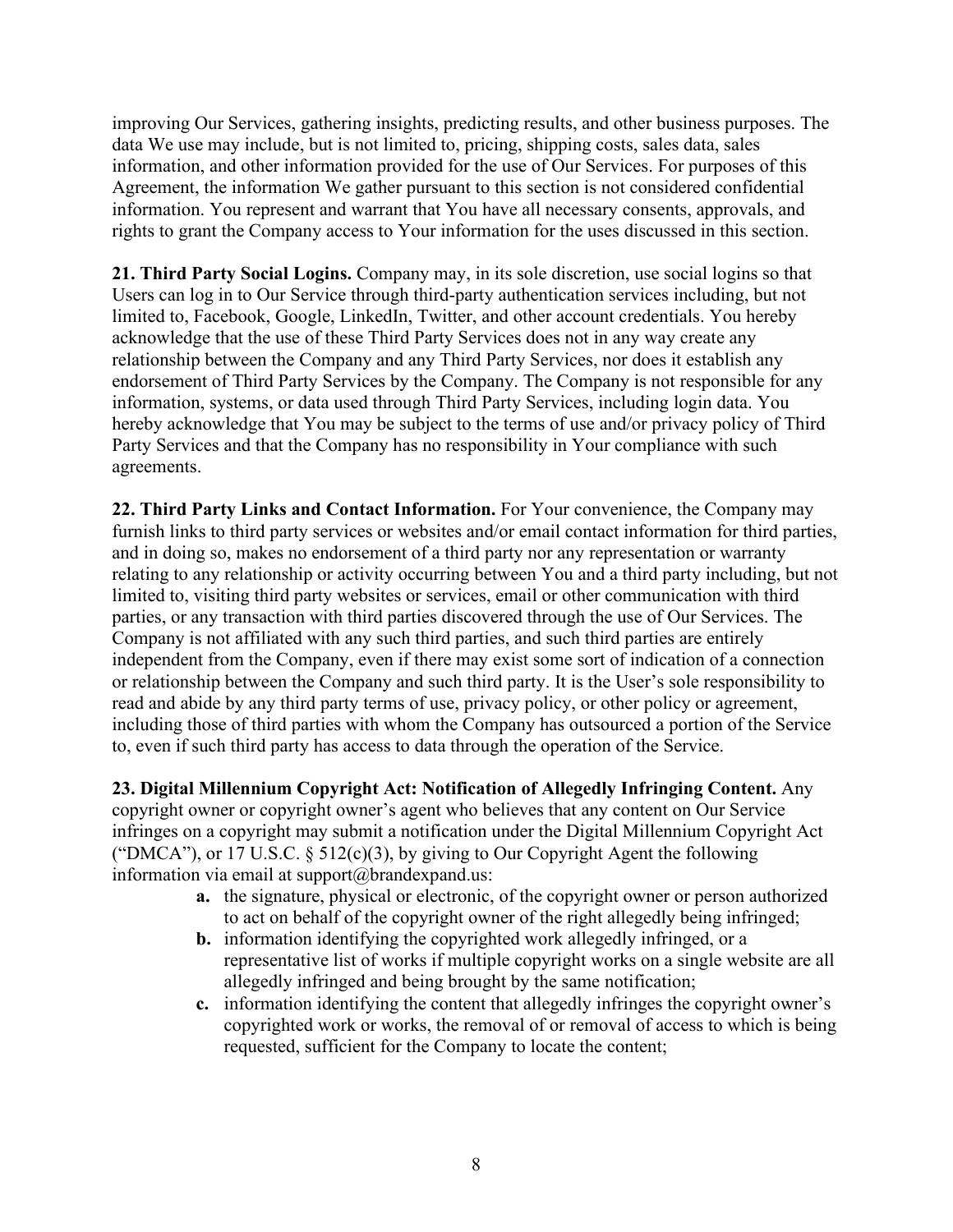- **d.** contact information sufficient for the Company to contact the individual submitting the notification, such as a residential address, telephone number, and email address;
- **e.** a statement that the individual submitting the notification believes, in good faith, that the allegedly infringing activity was not authorized by the copyright owner, the copyright owner's agent, or the law; and
- **f.** a statement that all information provided in the notification is entirely accurate and, under penalty of perjury, that the individual submitting the notification is either the copyright owner of or is authorized to act on behalf of the copyright owner of the allegedly infringed work.

You recognize that Your notice may not be valid if you do to comply with the requirements set forth under the DMCA.

## **24. Dispute Resolution.**

- **(a) Informal Disputes.** We request that You address any concerns or disputes that may arise with Us directly prior to exploring formal dispute resolution processes. You hereby agree and understand that You are to allow Us the opportunity to respond to any disputes or concerns that may arise by submitting any such comments by email support@brandexpand.us or through Our Contact Page [https://brandexpand.us/#contact]. We will use Our best efforts to reasonably resolve the dispute or concern by contacting You directly by way of email communication. Should the dispute fail to be resolved within thirty (30) days from Your initial submission of the complaint, either Party is entitled to initiate a formal dispute resolution process, described in the following paragraph.
- **(b) Arbitration**. Both Parties to this Agreement hereby understand and agree that any and all claims, disputes, controversies, or otherwise that may arise out of, or in relation to, this Agreement, the Service, or otherwise against Us, Our employees, subsidiaries, and agents ("Disputes"), shall be resolved through the process of arbitration. Arbitration is a Dispute resolution process that is more informal and efficient than a traditional proceeding in federal or state court and uses an arbitrator that is a neutral party instead of a jury or judge. All decisions made by the arbitrator shall be binding, subject only to minimal review by courts in limited situations. The arbitrator, in its sole discretion, shall determine which Disputes are subject to the arbitration process. You hereby agree and understand that this Agreement's interpretation and enforcement in arbitration shall be governed by the U.S. Federal Arbitration Act and federal arbitration laws.
- **(c) Class Action Waiver.** You hereby agree and understand that both Parties to this agreement are waiving the right to a trial by jury and the opportunity to bring any claims other than in Your individual capacity. Neither Party shall be entitled to act as a class member or a plaintiff in any representative proceeding, class action lawsuit, private attorney general action, or consolidated action. The arbitrator is not entitled to join any Party's claim with another claim on the Dispute, nor issue any decision that achieves an equivalent result. Should this paragraph be found unenforceable for any reason, it may not be severed from this agreement to arbitrate, and the entire section compelling arbitration will be deemed void and null.
- **(d) JAMS.** In the case of arbitration, to the fullest extent permissible under the relevant laws of the local jurisdiction, all arbitration processes shall be administered by Judicial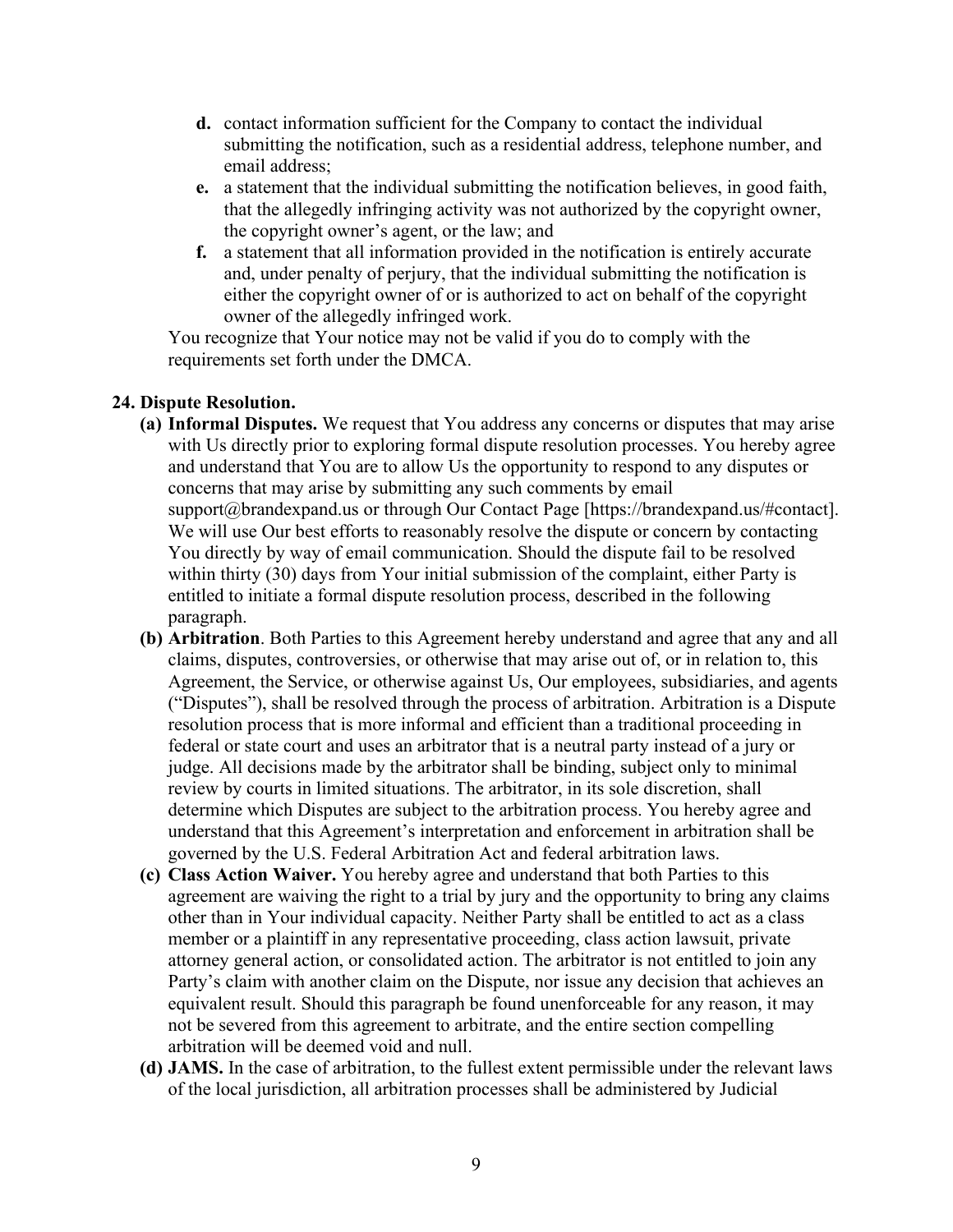Arbitration and Mediation Services, Inc. ("JAMS"), in accordance with its Expedited Procedures and subject to its Comprehensive Arbitration Rules and Procedures, or subject to the JAMS' Streamlined Arbitration Rules and Procedures ("Rules"). A copy of the relevant Rules can be found online at [www.jamsadr.com.](http://www.jamsadr.com/) The arbitrator of the relevant Dispute shall be bound by the terms of this Agreement. For any Disputes arising out of this Agreement, the exclusive venue permissible for arbitration is Saint Petersburg, Florida.

- **(e) Rejecting Provisions.** Should We make any material changes to this provision regarding the arbitration process, regardless of those terms provided for in this Agreement to the contrary, You are entitled to reject any changes within thirty (30) days of such changes, by sending Us a notice in writing to 150 2<sup>nd</sup> Ave N Ste 550, Saint Petersburg, Florida 33701. Any prior arbitration provisions that You have already undertaken and to which You have previously agreed, shall remain in effect despite Your rejection of the updated arbitration provision. Similarly, this arbitration provision is entirely optional to You. You are entitled to opt out of or altogether decline this arbitration agreement by sending a signed and written notice to 150 2<sup>nd</sup> Ave N Ste 550, Saint Petersburg, Florida 33701 within the first thirty (30) days of becoming a Member or from initially using or accessing any of Our Content, Services, programs, or otherwise.
- **(f) Judgements.** Any awards granted from the judgment of the arbitration may be entered in any relevant court having jurisdiction. Applications to the relevant court may also be made for an order of enforcement or a judicial acceptance of any award, as may be applicable.

**25. Consumer Rights Under California Civil Code § 1789.3 for Electronic Commerce.** All California users of electronic commercial services have the right, pursuant to California Civil Code § 1789.3, to contact the Complaint Assistance Unit of the Division of Consumer Platform of the California Department of Consumer Affairs in writing at 1625 North Market Blvd., Suite N 112, Sacramento, CA 95834 or by telephone at (916) 445-1254 or (800) 952-5210. Further, all California users have the right to the name, address, and telephone number of the provider of the service: Brand Expand, 150 2<sup>nd</sup> Ave N Ste 550, Saint Petersburg, Florida 33701, 727-222-4556. Finally, all California users have the right to know of any charges to the user imposed by the provider for the use of the service.

**26. Assignment.** Unless You have otherwise been granted Our prior written consent, You are not entitled to transfer, assign, or otherwise grant to another Your obligations and rights under the terms of this Agreement, either in part or in whole. Any assignment, transfer, or otherwise that is lacking written consent by Us shall be void and null. We are entitled to assign or transfer any and all of the rights and obligations under this Agreement without consent from You or any other User of the Site.

**27. Applicable Law.** The interpretation, construction, and enforcement of this Agreement, including those rights, responsibilities, and obligations of both Parties under this Agreement, shall be governed by the laws of the state of Florida, United States. This is without any regard to conflict of law provisions that may be contained within this Agreement. Any Disputes that may arise from the terms of this Agreement will be applied in the United States Federal or State Court in Florida